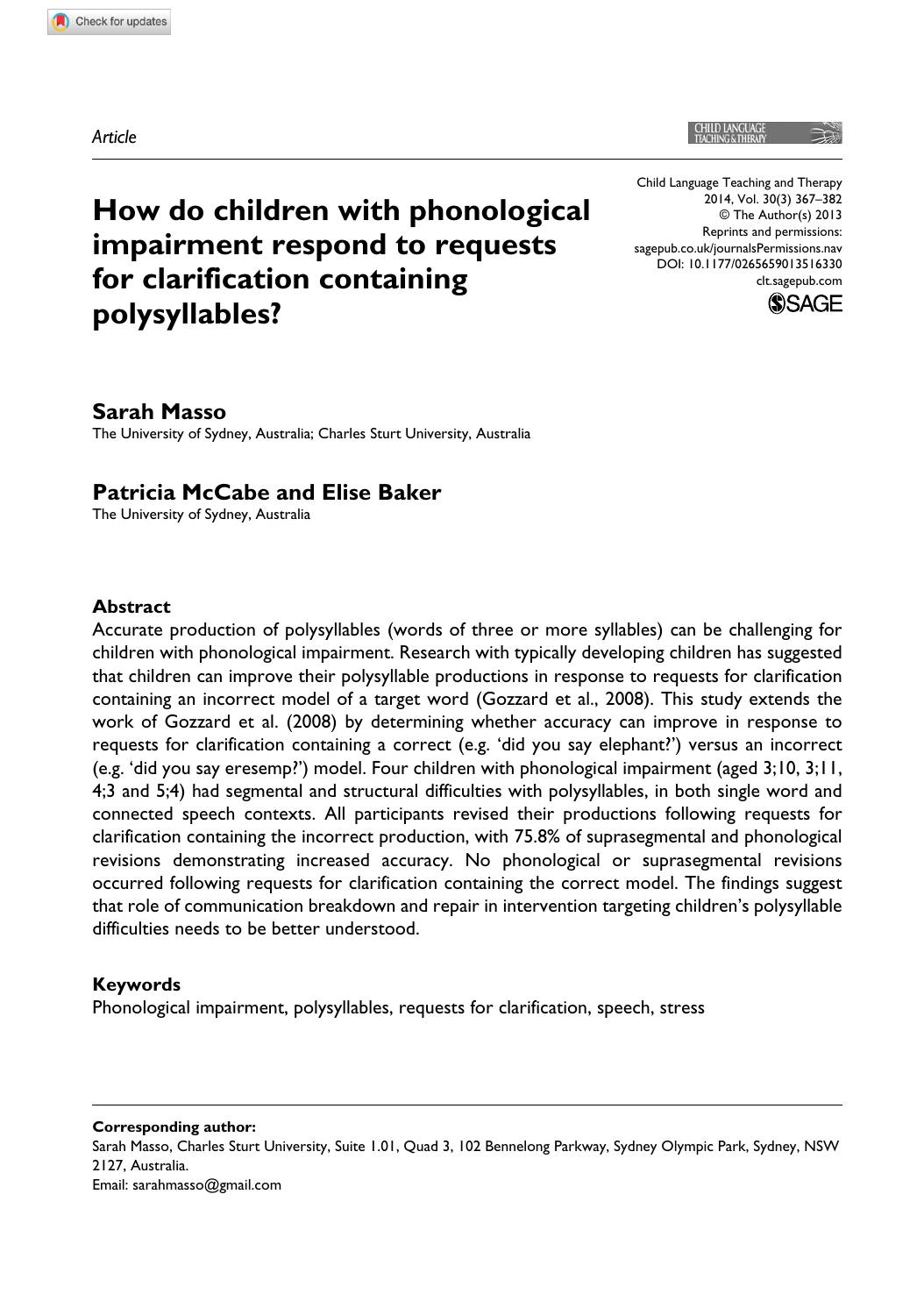## **I Introduction**

Children who have a phonological impairment can be difficult to understand. They experience breakdowns in communication significantly more frequently than their typically developing peers (Gardner, 1989; Yont et al., 2002). One source of breakdown for these children can be their inaccurate production of polysyllables, which are words comprising three or more syllables (Baker and McCabe, 2010). Communication breakdowns are typically signalled by a request for clarification (RQCL) from the listener. In this article we explore the effect of two different types of RQCL on the repair responses by children with phonological impairment to incorrect productions of polysyllables. In our review of the literature we consider previous research on the ability of children with phonological impairment to repair breakdowns in communication, in addition to the effect of different types of RQCL on children's repair responses. We also outline why we have focused specifically on children's productions of polysyllables.

## *1 Communication breakdown and repair*

Breakdowns in communication are studied in the context of contingent query sequences:

- speakers' problematic utterances;
- listeners' signals that the speakers' utterance have not been understood; and
- speakers' repairs of problematic utterances (Yont et al., 2002).

Utterances can be problematic for a number of reasons, such as unintelligible speech, inappropriate loudness, incomplete utterances, utterance complexity, inappropriateness, relevance of an utterance and uncooperative communication partners (Roth and Spekman, 1984).

Listeners' RQCLs can take a number of forms. Based on the coding system described by Yont et al. (2000) they can include:

- nonspecific or neutral requests for repetition (NRR) (e.g. 'what?' or 'pardon?');
- specific requests for confirmation (SRC) that may be accompanied by a rising intonation, repetition or reduction of the speaker's utterance (e.g. 'found a mouse?');
- specific requests for repetition (SRR) that contain both a *wh-*question and a repetition of part of the speaker's utterance (e.g. 'you saw a what at the park?');
- specific requests for specification (SRS) that invite the speaker to provide more information to clarify a misunderstanding, such as 'you played with Matthew at the park? Who is Matthew?'; and
- nonverbal requests (NVB), such as a confused facial expression.

Speakers' repair responses can also take a number of forms such as a simple confirmation (C) (e.g. 'yes' or 'no'), a repetition (R) where the speaker repeats his or her utterance exactly, no response (NR), an irrelevant response (IR) and a revision (R+) (Gozzard et al., 2008). Revised utterances may contain a phonological, phonetic, suprasegmental, syntactical or semantic change (Gardner, 1989; Gozzard et al., 2008; McCartney, 1981).

Typically developing children have been reported to respond to RQCL from the age of 1;8 years (Anselmi et al., 1986). These children tend to use simple repair strategies such as repeating their original utterance, making suprasegmental changes, using gesture, and revising the word phonetically or phonologically (e.g. Anselmi et al., 1986; Gallagher, 1977; Schwartz et al., 1983). As children get older, they develop a wider variety of repair strategies, and show greater linguistic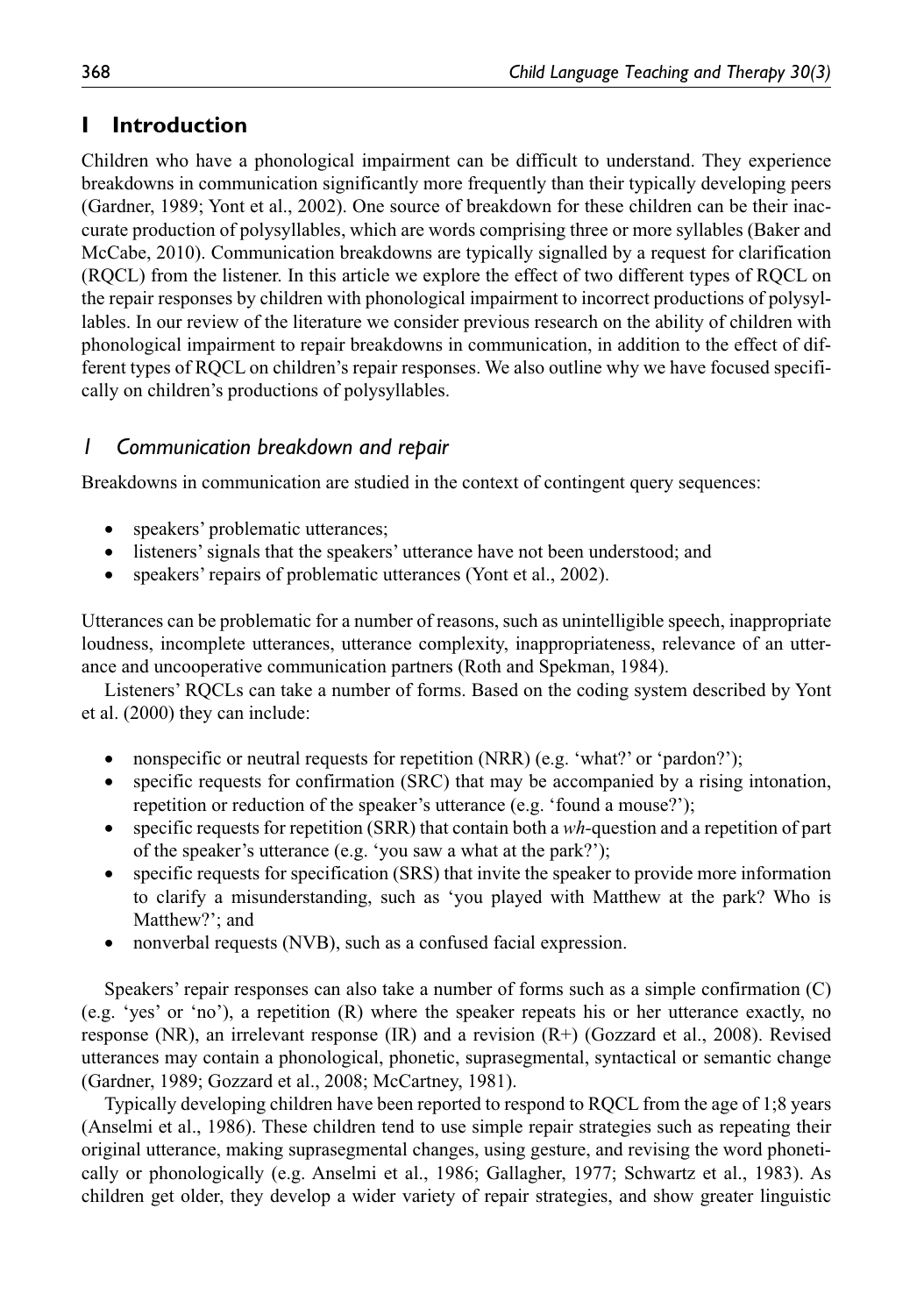sophistication in their attempts to repair breakdowns in communication (Brinton et al., 1986; Gallagher, 1977).

## *2 Communication breakdown and repair in children with phonological impairment*

Research on communication breakdown in children with phonological impairment has considered the frequency and source of communication breakdown, the types of responses children use when trying to repair breakdowns, and the effect of different types of RQCL on children's repair responses.

First, with regards to the frequency and source of communication breakdown, Yont et al. (2002) reported that 12 children (mean age 4;1 years) with concomitant speech and language impairment experienced significantly more breakdown in communication (368 instances) than a similarly aged group of 12 typically developing peers (97 instances). Of the instances of communication breakdown, most were associated with either phonological (125) or pragmatic (112) errors by the children with concomitant speech and language impairment. The proportion of polysyllables involved in the instances of phonologically-based communication breakdown was not reported. In the typically developing group, there were relatively few breakdowns due to phonological errors (6 instances). These results point to reduced speech intelligibility as an importance source of breakdown in communication.

In a study of the naturally occurring instances of communication repair during interactions between children and their mothers, Gardner (1989) found that children with phonological impairment (aged 3;6–5;1 years) experienced more episodes of communication repair (7.8%) than a group of age- and language-matched peers (3.2%). The frequency of repair episodes was more similar to a younger group of typically developing children (aged 2;0–2;11 years) (10.2%). Gardner (1989) further reported that the children with phonological impairment used more semantic/syntactic (50.0%) than phonetic revisions (33.9%) to repair breakdowns in communication. While these results suggest that children with phonological impairment tend to rely on language-based rather than speech-based revisions to repair breakdowns, the results also indicate that children with phonological impairment can revise their speech in an effort to repair a breakdown in communication. McCartney (1981) reported a similar observation. In a study of conversational interactions between three boys (aged 5;0, 5;1 and 6;9 years) and their mothers, a peer and another unfamiliar adult, McCartney noted a small number of instances where the boys changed their speech (sometimes an improvement) in a repair response. If children can improve their speech when responding to a RQCL, does the type of request influence the type of repair response by children with phonological impairment? Data from a small number of studies suggest it does.

When McCartney (1981) examined the relatively small number of speech repair responses produced by the three boys in her study, she noticed the responses followed a request for confirmation containing a model of the target word. McCartney (1981: 156) speculated that 'the three children studied may have required a model of the correct phonetic form to help them change their speech patterns.' The effect of incorrect (or partially incorrect) models on the children's speech was not considered. By contrast, in a study of 15 children (aged 3;1–5;6), Weiner and Ostrowski (1979) reported that the accuracy of the children's production of monosyllabic words improved the most following a RCQL (specifically, a request for confirmation) containing an incorrect model of the target word, relative to a correct model, and an incorrect model identical to the child's attempt. Based on the information available in their study, it was unclear whether the children had typical or impaired speech. More recently, Gozzard et al. (2008) extended the work of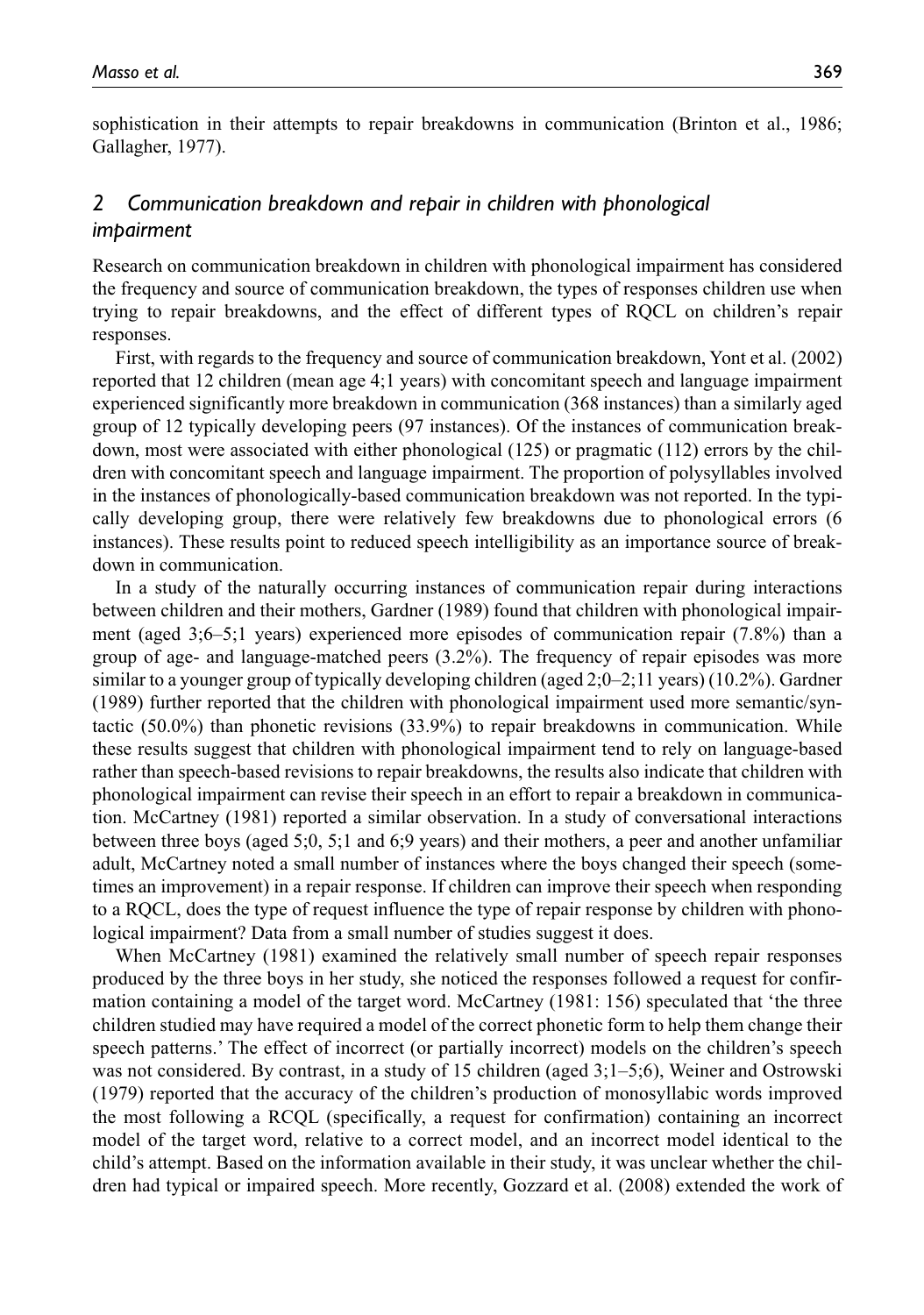Weiner and Ostrowski (1979), specifically focusing on polysyllables. They reported that young children with typically developing speech improved their production of polysyllables given a RQCL containing an incorrect model. In an exploratory single-case study, Baker and McCabe (2010) trialled the use of an incorrect model with a RQCL in a pragmatically valid play context in an effort to find a strategy that would help a young child (4;6 years) improve his production of polysyllables. The RQCLs used in this study contained prosodically correct, yet segmentally inaccurate pronunciations of the child's intended words (e.g. for the target word 'elephant', the RQCL was 'did you say eresemp' following the child's incorrect production 'efent') (Baker and McCabe, 2010). It was reported that this type of RQCL improved the child's polysyllable production accuracy; however, it was unknown whether it was simply the experience of being misunderstood that prompted the child to improve the accuracy of his productions of polysyllables, or whether it was the incorrect model containing the correct word shape and stress pattern within the RQCL that prompted the revision.

Pragmatically, a clear misunderstanding occurs when an incorrect model is used within a RQCL: the speaker knows that his or her message has been unsuccessful and he or she has reason to do something about it. Presumably, if speakers receive RQCLs from listeners which indicate that they have been completely misunderstood then they may be particularly motivated to provide repairs that are successful. Clinically, however, it seems counterintuitive to provide a child with an incorrect auditory model of a target word within a RQCL to improve speech. Such a behaviour ignores the importance of using accurate spoken models to help children develop their acoustic-phonetic representations (Rvachew and Brosseau-Lapré, 2012). The conflicting evidence does however beg the question: Which is better: a RQCL containing a correct model (in keeping with the findings of McCartney, 1981) or a RQCL containing an incorrect model (in keeping with Baker and McCabe, 2010; Gozzard et al., 2008; Weiner and Ostrowski, 1979)? This question is difficult to answer, because the studies advocating a particular type of model (correct or incorrect) in a RQCL do not always compare the other type of RQCL. To better understand the importance of pragmatics in facilitating phonological change, there is a need to compare the effect of the two different types of RQCL (one containing a correct model and another containing an incorrect model) on children's speech production accuracy. To conduct such a study, it is important to study a similar phonological difficulty across children. One such area of difficulty for children is the accurate production of polysyllables.

#### *3 Children's productions of polysyllables*

Children learn to produce polysyllables gradually and over time (James et al., 2008a). In fact, it is not until the later school years that children learn to master adult-like polysyllable timing (Ballard et al., 2012). However, according to Kehoe (2001), the deletion of stressed syllables in multisyllabic words (words comprising two or more syllables) is relatively infrequent after 2 years, with the deletion of unstressed or weak syllables relatively infrequent after 3 years, with high truncation or deletion rates in children aged 3;6 years and older considered 'diagnostic of prosodic difficulties' (p. 291).

Accurate production of polysyllables can be difficult for a few reasons. Relative to monosyllables, polysyllables contain more consonants and vowels to be articulated. They require careful sequencing of syllables according to the lexical stress pattern of the word. They also require more effort to process phonologically: more information needs to be stored in phonological working memory when the word is first heard, and more information needs to be encoded, stored and retrieved in the form of an underlying phonological representation. It is not surprising then that difficulty with the accurate production of polysyllables in children with phonological impairment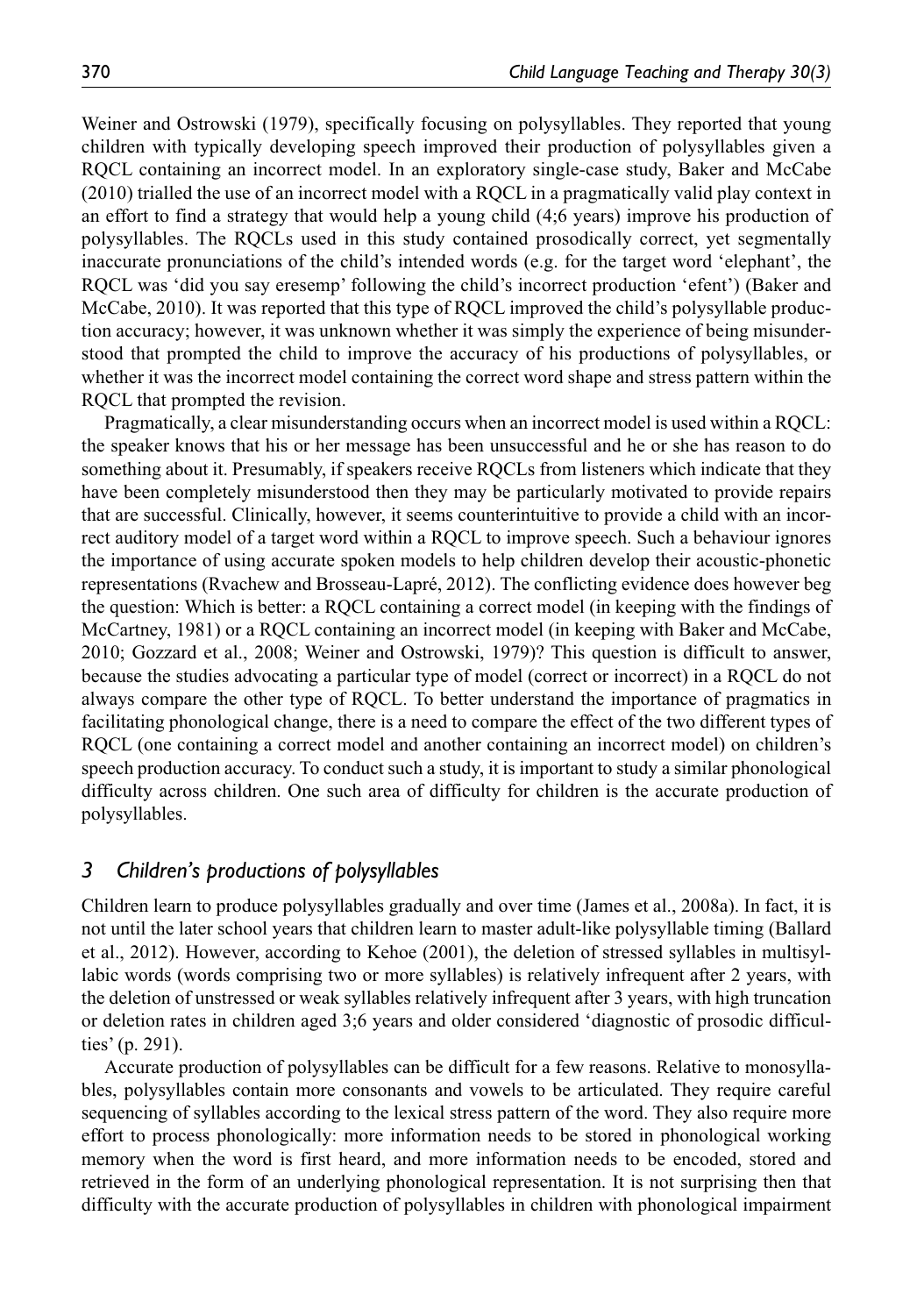has been linked with phonological processing (including phonological awareness) and literacy difficulties (e.g. Larrivee and Catts, 1999). Thus, it makes sense to identify strategies that would help young children with phonological impairment improve their production of such challenging words.

## *4 Study aim*

Therefore, the purpose of this study was to examine the effect of two types of RQCL on children's polysyllable productions. One RQCL contained an incorrect model that was prosodically correct yet segmentally inaccurate (e.g. 'did you say eresemp'; hereafter referred to as RQCL-IM), and the second RQCL contained a correct model of a child's target word (e.g. 'did you say elephant'; hereafter referred to as RQCL-CM). Based on previous research (e.g. Gozzard et al., 2008; Weiner and Ostrowski, 1979), it was hypothesized that the RQCL-IM would prompt genuine communication breakdown and increase revisions. It was also predicted that the children's revisions following a RQCL would increase in accuracy in both weak-onset and strong-onset 3-syllable words.

## **II Method**

This was a preliminary and descriptive study, designed as a series of single case studies. The Human Research Ethics Committee at The University of Sydney, Australia, approved this research (approval number 12259).

## *1 Participants*

The participants were recruited through a university clinic and preschools in Sydney, Australia. Potential participants, who were on the waiting list for an assessment at the university clinic were contacted via email or mail and invited to participate. Advertisement flyers were also sent to 140 privately run preschools in western Sydney and emailed to Australian speech pathologists who were members of a paediatric speech pathologist email distribution list.

Five families responded to the advertisement. From these, four children (aged 3;10–5;4) were eligible to participate based on the following inclusion criteria: a mild–moderate or moderate– severe phonological impairment characterized by, but not limited to, difficulty with the accurate production of polysyllables, typical oral structure and function, and no reported parental concerns regarding hearing. The children's receptive language score was not an inclusion criterion; however, the range in these scores is noted (see Table 1). All children spoke Australian English. None of the children had a reported history of otitis media. The eligible children completed assessment tasks to evaluate their speech, language, oro-muscular and phonological processing skills (including nonword repetition, digit and word memory). These tasks were also completed to determine eligibility for participation. Table 1 provides a summary of the participants' presenting characteristics.

### *2 Materials and procedure*

*a Assessment tasks.* The children's speech, language, oro-musculature and phonological processing skills were assessed using a range of standardized and informal assessment tools. Speech was initially assessed using the Phonology Assessment of the Diagnostic Evaluation of Articulation and Phonology (DEAP; Dodd et al., 2002). Additional speech samples targeting the children's productions of polysyllables were gathered as part of the experimental task, as described in the next section.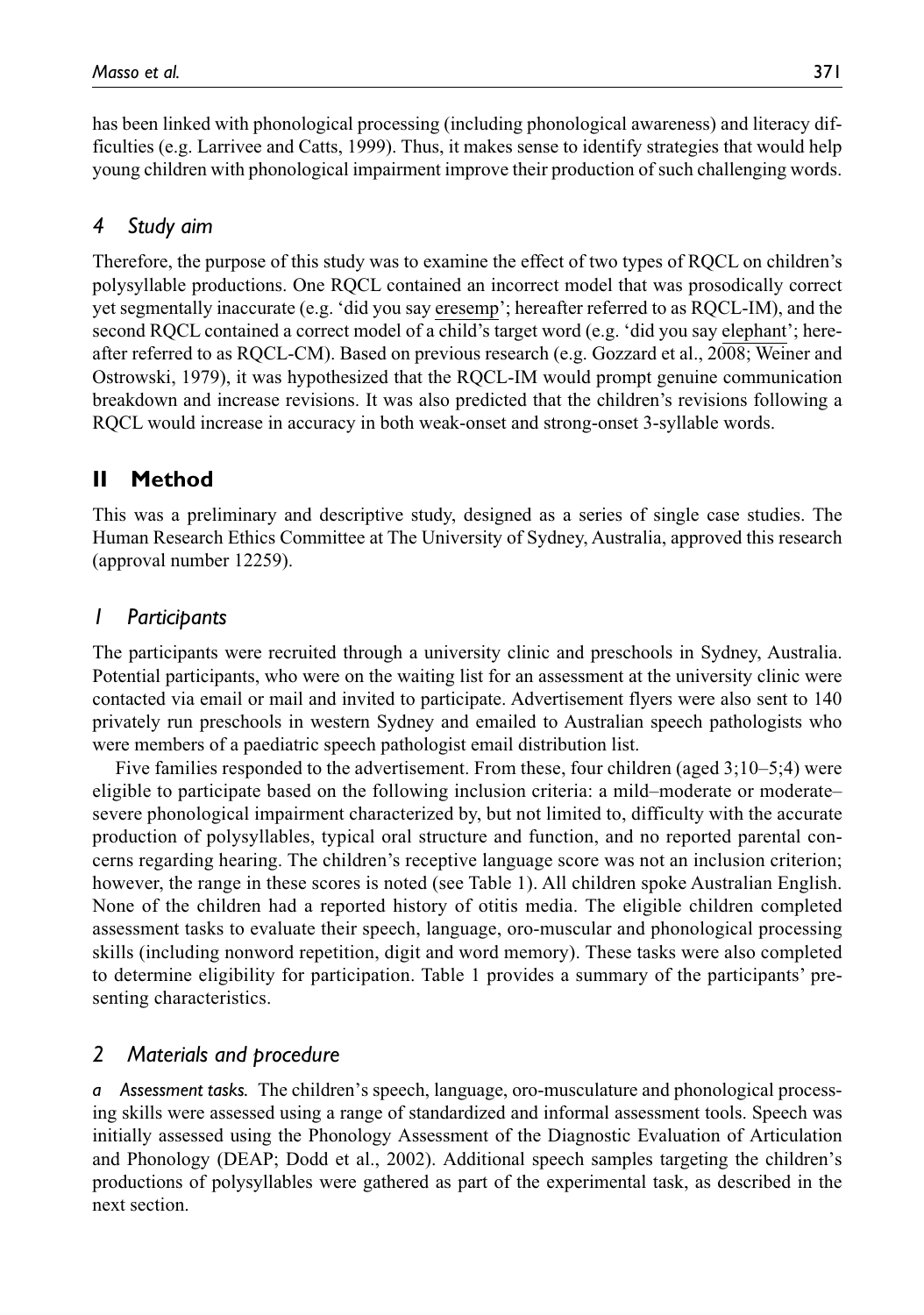|                                                      | Ben*           | Molly*        | $Claire*$  | William*                                                                                         |
|------------------------------------------------------|----------------|---------------|------------|--------------------------------------------------------------------------------------------------|
| Age (years;months)                                   | 3;10           | 3;11          | 4;3        | 5;4                                                                                              |
| Gender                                               | м              | F             | F          | M                                                                                                |
| PCC (percentile<br>rank) <sup>a</sup>                | 66.7(2)        | $51\%$ (1)    | $45\%$ (1) | $41\%$ (1)                                                                                       |
| Core language<br>percentile rank <sup>b</sup>        | 75             | 25            | 75         | 12                                                                                               |
| Receptive vocabulary<br>percentile rank <sup>c</sup> | 86             | 19            | 79         | 7                                                                                                |
| Digit memory<br>percentile rank <sup>d</sup>         |                | $\leq$ 1      | 5          | 9                                                                                                |
| Word memory<br>percentile rank <sup>d</sup>          | 9              | $\leq$        | 9          | 25                                                                                               |
| Nonword repetition<br>PCC (percentile) <sup>e</sup>  | 60.3 $(< 10$ ) | $38.9 \le 10$ | 48 (< 10)  | $34.4 \le 10$                                                                                    |
| Previous speech<br>therapy                           | nil            | nil           | nil        | fortnightly for 3 months prior<br>to starting school; concluded<br>8 months before participation |

|  |  |  | Table 1. Participant characteristics. |
|--|--|--|---------------------------------------|
|--|--|--|---------------------------------------|

*Notes*. \*pseudonym; PCC = percentage consonants correct; a Phonology Assessment of the Diagnostic Evaluation of Articulation and Phonology (DEAP) (Dodd et al., 2002); <sup>b</sup>Clinical Evaluation of Language Fundamentals Preschool – 2nd edition, Australian and New Zealand – standardized edition (CELF P-2 Australian and New Zealand) Core Language Score (Semel et al., 2006); <sup>c</sup>Peabody Picture Vocabulary Test – 4th edition (PPVT-4) (Dunn and Dunn, 2007); <sup>d</sup>Test of Auditory Processing – 3rd edition (TAPS-3) (Martin and Brownell, 2005); eChildren's Test of Nonword Repetition (CNRep) (Gathercole and Baddeley, 1996).

Language skills were assessed using the subtests of the Clinical Evaluation of Language Fundamentals Preschool – 2nd edition, Australian and New Zealand – standardized edition (CELF P-2, Australian and New Zealand), which comprise the Core Language Score (Semel et al., 2006). Receptive vocabulary was assessed using the Peabody Picture Vocabulary Test – 4th edition (PPVT-4; Dunn and Dunn, 2007). Observations of oro-muscular structure and function were completed using protocol adapted from Robbins and Klee (1987).

A sub-set of phonological processing skills were also assessed. Each of the children completed the Children's Test of Nonword Repetition (CNRep; Gathercole and Baddeley, 1996). The children also completed digit and word memory tasks from the Test of Auditory Processing – 3rd edition (TAPS-3; Martin and Brownell, 2005) in which the children were required to repeat a series of digits, or words, of increasing length and complexity.

*b Polysyllable baseline tasks.* Three speech sampling tasks were used to elicit the children's baseline polysyllable productions. If prompting was required, two cues were presented in order; a semantic cue and then a binary choice with a semantically unrelated word (as described by McLeod, 1997). The speech sampling tasks were as follows:

- A single word picture naming task designed to sample 49 polysyllables of varied stress and syllable patterns. This task included 3-, 4- and 5-syllable words, of which 13 have a weakonset stress pattern (Gozzard et al., 2006).
- A single word picture naming task designed to sample an additional 12 selected polysyllables; six 3-syllable weak-onset words and six 3-syllable strong-onset words (see Appendix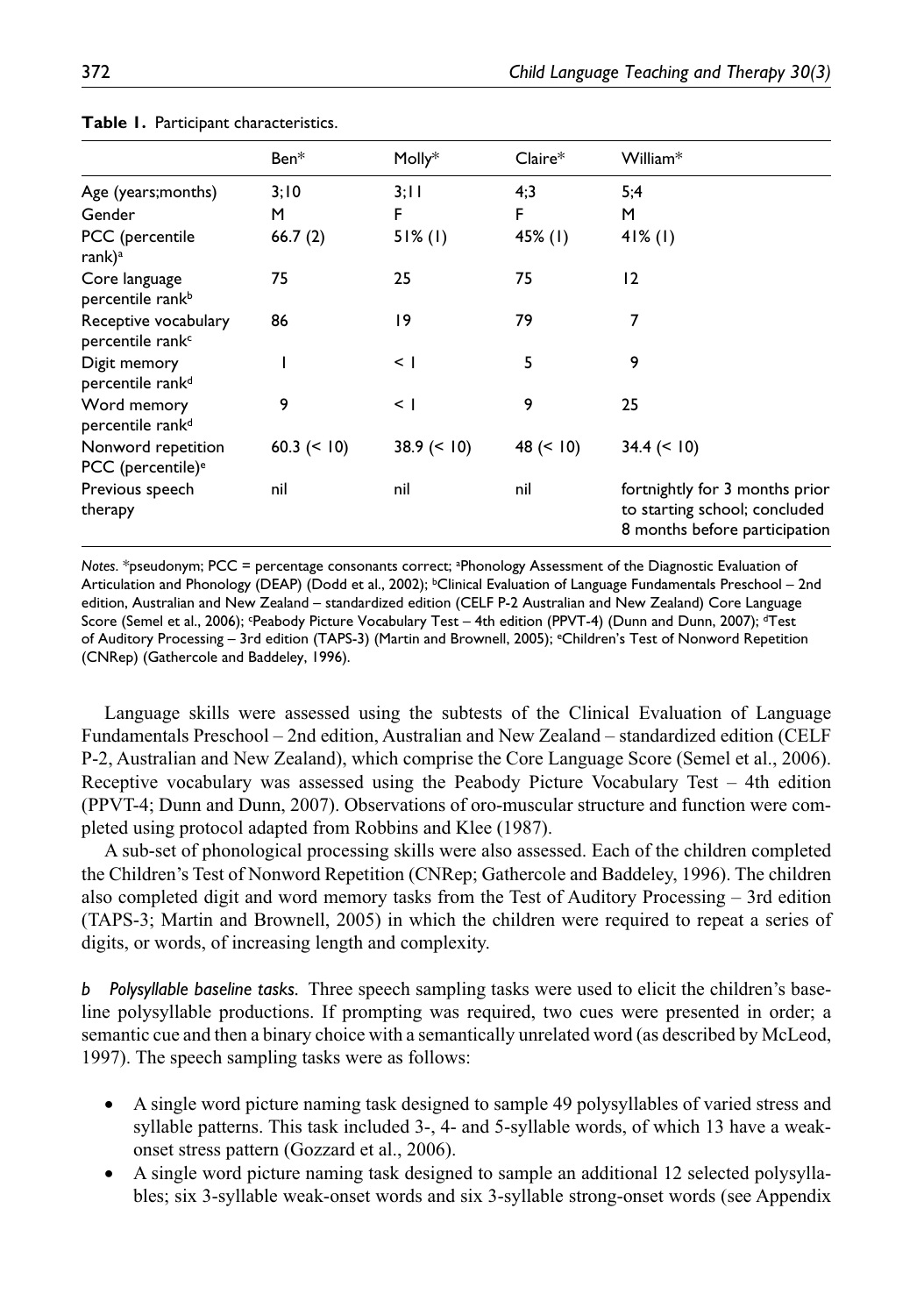| Purpose         | Task                                                                                                                                                     | Session 1                                                            | Session 2                                                                                                                   |
|-----------------|----------------------------------------------------------------------------------------------------------------------------------------------------------|----------------------------------------------------------------------|-----------------------------------------------------------------------------------------------------------------------------|
| <b>Baseline</b> | Gozzard et al. (2006) single word<br>picture naming task sampling 49<br>polysyllables.                                                                   | Administered<br>once                                                 | Administered at the<br>beginning and then<br>immediately before<br>experimental tasks.                                      |
|                 | Twelve polysyllables (6 weak-onset,<br>6 strong-onset), in SW picture<br>naming task<br>Twelve polysyllables (as used in SW<br>task), in CS play context | Administered<br>twice (not in<br>succession)<br>Administered<br>once | Administered twice<br>(once before then after<br>experimental tasks)<br>Administered once<br>(before experimental<br>tasks) |
| Experimental    | Experimental RQCL task (SW),<br>containing same twelve polysyllables<br>used in the baseline task                                                        | <b>Not</b><br>administered                                           | Administered twice                                                                                                          |
|                 | Experimental RQCL task (CS),<br>containing the same twelve<br>polysyllables used in the baseline<br>task.                                                | Not<br>administered                                                  | Administered twice                                                                                                          |

**Table 2.** Polysyllable baseline and experimental data collection schedule.

*Notes*. CS = connected speech; RQCL = request for clarification; SW = single word.

1). The words were selected from the Australian English Developmental Vocabulary Inventory OZI (Schwarz and Burnham, 2006) so that they would be known by Australian-English speaking 3–5 year olds. Baseline measures were completed three times, in keeping with recommendations by Tate et al. (2008).

• A connected speech task designed to sample the 12 selected polysyllables. The words were elicited in conversation during one of two play conditions (Play-Doh<sup>TM</sup> or a tea party) in keeping with Gozzard et al. (2006).

*c Data collection procedure.* Each child attended two sessions with the first author at the university clinic. The first session involved administration of assessment tasks to determine eligibility for the study and the collection of the polysyllable baseline data. Children who met the eligibility criteria attended a second session. During the second session additional polysyllable baseline data were gathered, and RQCL experimental tasks (described in the next section) were conducted in single word and connected speech contexts. Table 2 provides a summary of the polysyllable data collection. All participants completed all baseline tasks and did not appear to fatigue during repeated production of the same words. Each child's polysyllable productions were transcribed online using broad phonemic transcription. All sessions were recorded using an Olympus VN-5500PC digital voice recorder and a Canon MV 630iE digital video camera.

*d Experimental request for clarification tasks.* The children completed two experimental connected speech tasks and two experimental single word tasks. The 12 selected polysyllables used in the baseline sampling were the target words for all experimental tasks. During each task, the children were presented with one of two types of RQCL: RQCL-CM or RQCL-IM (see Appendix 1).

The children were randomly allocated to one of two conditions using a computer-generated randomization list. A child's allocated condition determined the order of RQCL presentation across the four experimental tasks (see Table 3). The presentation of tasks was balanced across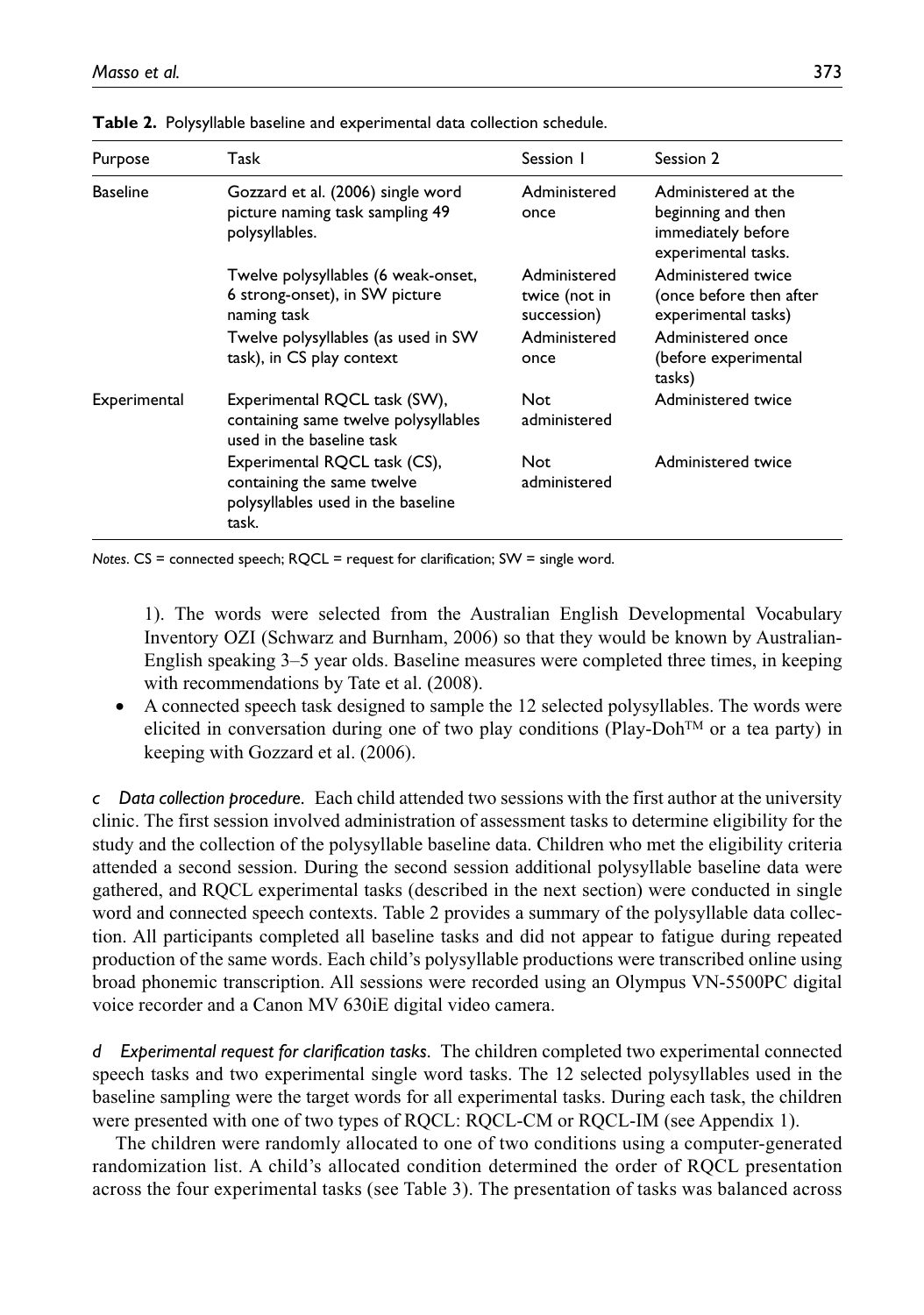| Experimental tasks      | Condition 1      | Condition 2   |  |  |
|-------------------------|------------------|---------------|--|--|
|                         | (Molly, William) | (Claire, Ben) |  |  |
| Single word task 1      | ROCL-IM          | ROCL-CM       |  |  |
| Connected speech task I | ROCL-CM          | ROCL-IM       |  |  |
| Connected speech task 2 | ROCL-IM          | ROCL-CM       |  |  |
| Single word task 2      | ROCL-CM          | ROCL-IM       |  |  |

**Table 3.** Order of presentation of stimuli, during experimental tasks.

*Notes*. RQCL-IM = a request for clarification which contained an incorrect model; RQCL-CM = a request for clarification which contained a correct model.

the children to ensure alternating presentation of RQCL stimuli. During each experimental task, the children interacted with a blind-folded puppet. The puppet, controlled by the first author, presented the required order of RQCLs. When a child produced one of the 12 selected words incorrectly, the 'puppet' provided the RQCL in accordance with the child's allocated condition. The single word experimental tasks were picture naming tasks. For the connected speech experimental task the children created one of four 'silly scenes' (shopping, camping, picnic, and under the sea) using MagneTalk<sup>TM</sup> backgrounds (Goodwin and Prince, 2006) and magnetic coloured pictures of the polysyllables. The first author helped the children create each silly scene while the puppet remained blind-folded. The child then told the puppet how to create an identical picture.

Incorrect models of each the 12 selected polysyllables were created (See Appendix 1). The incorrect models aimed to meet the following criteria as closely as feasible; 1) permissible phoneme combinations in Australian English, 2) non-developmentally predicted phoneme substitutions, 3) the phoneme substitutions did not constitute a phonological pattern, 4) place of production only was altered (no change in manner or voicing). Each incorrect model contained the same word shape, stress pattern and sonority as the target and was unlikely to be spontaneously produced by the children (James et al., 2008b). The RQCL were presented in the same manner for each task, '*did you say (incorrect or correct model)?*'

*e Intra- and inter-judge transcription reliability.* Inter and intra-judge point-by-point reliability, based on a randomly selected 10% sample of the recorded single word and connected speech samples for each child was determined. Based on 894 data points, intra-judge agreement for broad phonetic transcription was 93% and inter-judge agreement was 85%.

*f Procedural fidelity.* Fidelity calculations were based on a sample of 24% of the single word and connected speech experimental tasks for each child. An independent observer viewed eight randomly-selected interactions between the researcher and the child. A checklist determined if the experimental tasks were completed as described. Based on 96 data points, procedural fidelity for the experimental tasks was 97%.

### *3 Data analysis*

The assessment data was analysed in accordance with test developers' instructions. Percent consonants correct (PCC) was calculated on the assessment speech samples (including Dodd et al., 2002; Gathercole and Baddeley, 1996), using the PROPH module of Computerized Profiling v 9.7.0 (Long et al., 2006)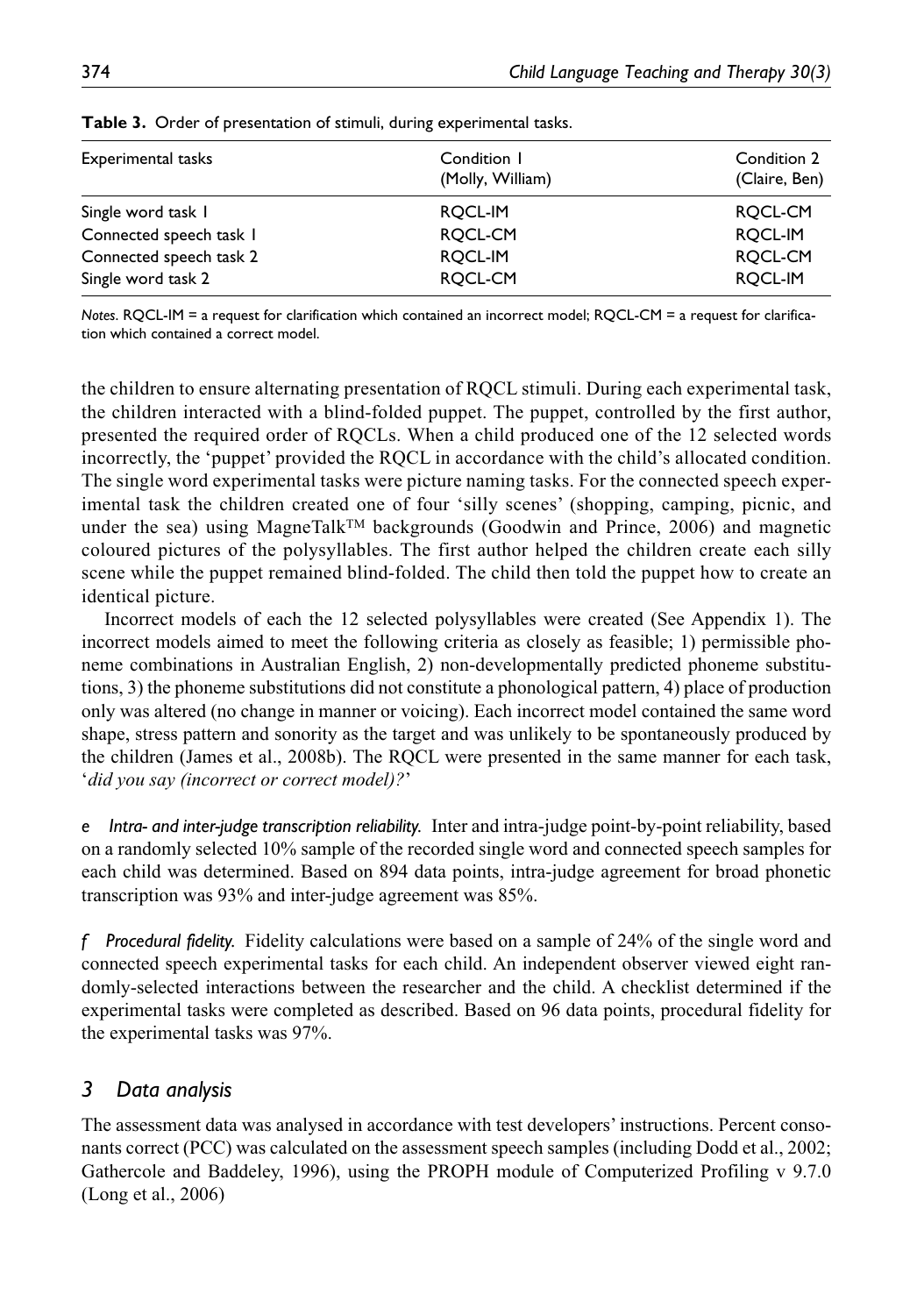

**Figure 1.** Responses of all participants after 'request for clarification – incorrect model' (RQCL-IM) in single word tasks.

*Notes*. N = no request was given as it was not required, C = confirmation, IR = irrelevant response, NR = no response,  $R =$  repetition,  $D =$  disagreement,  $R +$  = revision.

The children's productions of polysyllables during the baseline and experimental tasks were phonetically transcribed and then visually inspected with respect to accuracy; change was then pragmatically categorized. Specifically, the children's responses to the RQCL-IM and RQCL-CM were categorized as: verbal confirmations (C, e.g. 'yes'); repetitions (R, e.g. when the child repeated his or her initial, incorrect production); no response (NR), irrelevant responses (IR), verbal disagreements (D, e.g. 'no'); or revisions  $(R<sup>+</sup>)$ , when the child changed his or her production after the request for clarification), based on Gozzard et al. (2008). If the child said a polysyllable correctly and did not require a RQCL, the interaction was categorized accordingly (N). Revisions (R+) were further categorized as phonological (PL), suprasegmental (SU) and/or syntactic (SY). Phonological and suprasegmental revisions were further categorized with respect to increased (e.g. butterfly: /b $\Delta$ dəfaɪ/  $\rightarrow$  /b $\Delta$ dəflaɪ/) or decreased (e.g. /b $\Delta$ dəfaɪ/  $\rightarrow$  /d $\Delta$ pəfaɪ/) accuracy, in keeping with McCartney (1981). Responses were categorized as showing increased accuracy if one or more phonological elements in the word (consonant, vowel, stress pattern, word shape, or syllable shape) were more accurate relative to the child's initial attempt that prompted the RQCL. For instance, in  $/b$ Adəfa $\rightarrow$  /b $\land$ dəfla $\land$  the child's production of the cluster has increased in accuracy from one cluster element to both cluster elements being present in the revision. Decreases in accuracy were categorized as such if one or more phonological elements were less accurate relative to the child's initial polysyllable attempt.

Due to the descriptive nature the case studies, the relative small number of polysyllables produced, and the variability of responses following the RQCL tasks, statistical analysis was not completed. Measures of effect size in single case design studies are highly variable and 'dependent on the particular statistical test used' (Brossart et al., 2006: 558) and therefore not presented herein.

#### **III Results**

### *1 Responses to requests for clarification*

The children's responses were categorized according to response type. Responses to RQCLs in single word tasks are presented in Figures 1 and 2. Responses to RQCLs in connected speech tasks are presented in Figures 3 and 4. Children's responses could be coded to more than one category (e.g. disagreement and revision). Therefore, the totals do not equal 100%.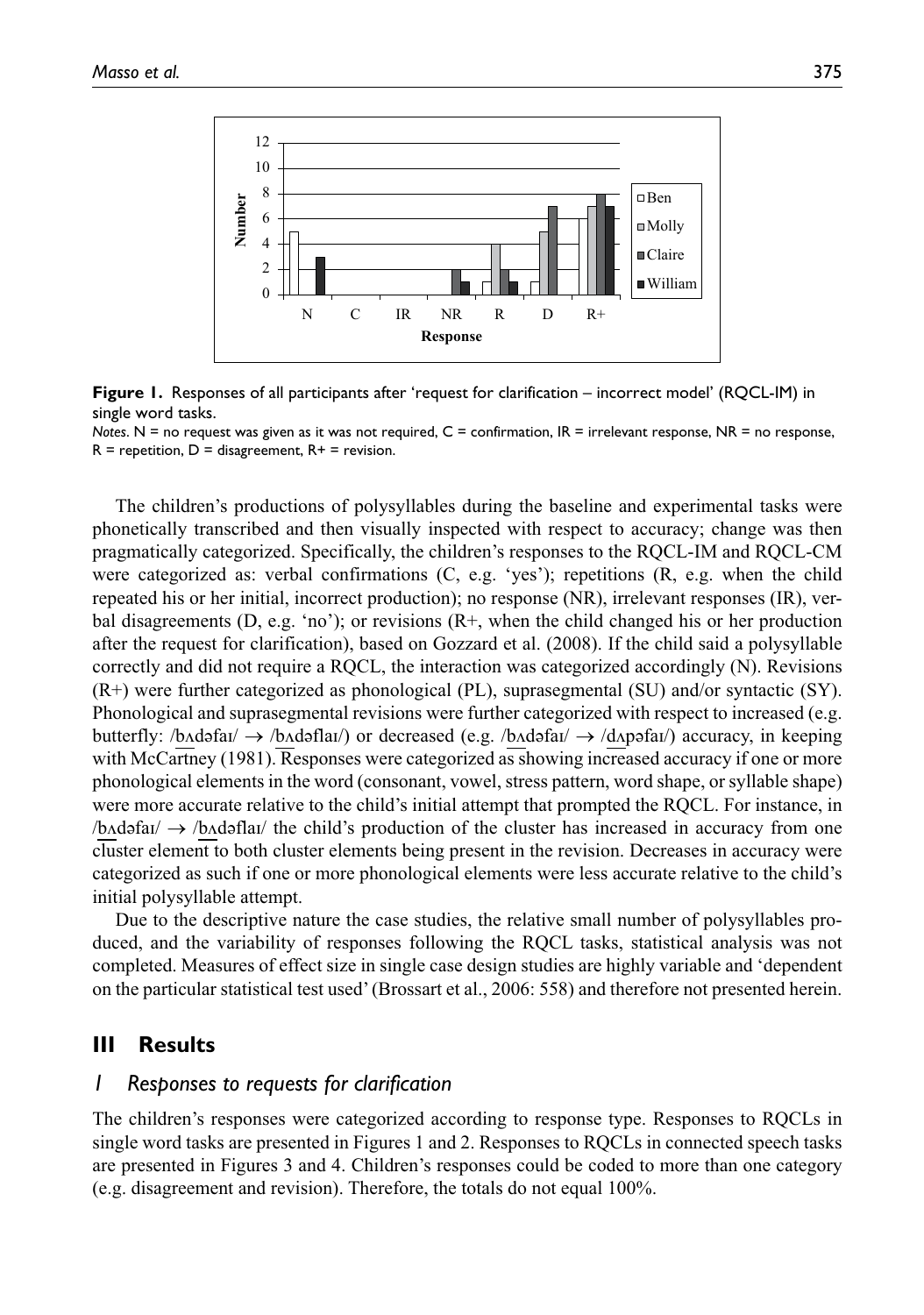

**Figure 2.** Responses of all participants after 'request for clarification – correct model' (RQCL-CM) in single word tasks.

*Notes*. N = no request was given as it was not required, C = confirmation, IR = irrelevant response, NR = no response,  $R =$  repetition,  $D =$  disagreement,  $R +$  = revision.



**Figure 3.** Responses of all participants after 'request for clarification – incorrect model' (RQCL-IM) in connected speech tasks.

*Notes*. N = no request was given as it was not required, C = confirmation, IR = irrelevant response, NR = no response,  $R =$  repetition,  $D =$  disagreement,  $R +$  = revision.

Following a RQCL-IM, 69.5% of responses included a revision. Following a RQCL-CM, only 3.7% of responses included a revision. Ben made the fewest errors and was presented with the fewest RQCLs. Following a RQCL-IM, Ben revised his production on seven occasions in the connected speech task (Figure 3) and six occasions in the single word task (Figure 1). Claire and William also followed this pattern (see Figures 1 and 3).

Molly's responses to RQCL-IM are also shown in Figures 1 and 3. Molly had the lowest number of revisions ( $n = 4$ ) but the highest number of repetitions ( $n = 7$ ) during the connected speech RQCL-IM task (see Figure 3). Molly also made three syntactic revisions following RQCL-CM in the connected speech task (Figure 4).

Ben, Claire and Molly frequently paired disagreement responses with revision responses following a RQCL-IM, and this occurred more often in connected speech tasks. Ben responded with a disagreement plus revision on five occasions during the connected speech task (Figure 3) but only once during the single word task (Figure 1). William did not pair his revision responses with a disagreement in any of the RQCL-IM tasks (see Figure 1 and 3). However, William was the only child who produced a disagreement after a RQCL-CM (*n* = 1) (see Figure 4).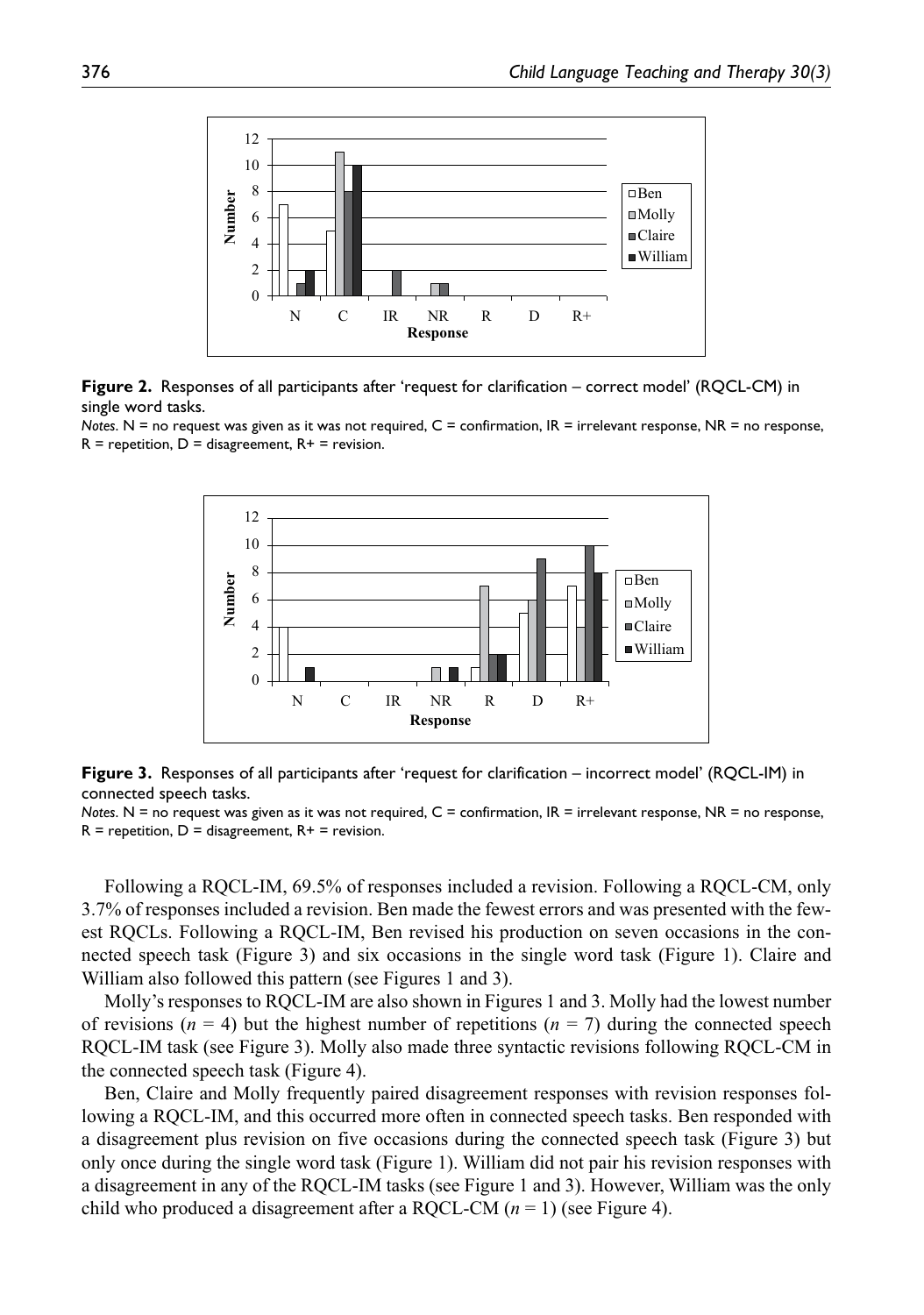

**Figure 4.** Responses of all participants after 'request for clarification – correct model' (RQCL-CM) in connected speech tasks.

*Notes*. N = no request was given as it was not required, C = confirmation, IR = irrelevant response, NR = no response,  $R =$  repetition,  $D =$  disagreement,  $R +$  = revision.

William, Claire and Ben revised their productions on more occasions following a RQCL-IM than following a RQCL-CM (see Figures 1–4). Molly was the only child who had a higher number of repetitions than revisions during a RQCL-IM task. Molly's most common response following a RQCL-CM was to say 'yeah' (confirmation) with no revision.

#### *2 Revision behaviours*

Each of the children made both phonological and suprasegmental revisions of increased and decreased accuracy (see Table 4). Each revision was classified as either being closer to (increased accuracy) or further away from (decreased accuracy) the adult target based on McCartney's (1981) definitions.

In total, across the children, there were 44/70 phonological revisions, 18/70 were categorized as suprasegmental revisions and 8/70 syntactic revisions during the experimental tasks. Of the 44 phonological revisions, 36 were categorized as showing an increase in accuracy, while 8 were categorized as a decrease in accuracy. Suprasegmental revisions were also categorized as either increases in accuracy  $(n = 11)$  or decreases in accuracy  $(n = 7)$ .

*a Phonological revisions.* Each of the children made phonological revisions of both increased and decreased accuracy in speech segments and/or word shapes and/or stress patterns. Ben's production of *kangaroo* in the connected speech task exemplifies an occasion when he revised and improved his production through segmental change (albeit still not matching the adult production):

| Ben        | : /tændəwu/ (target kangaroo) |
|------------|-------------------------------|
| Researcher | : did you say /tæmbəlu/?      |
| Ben        | $: no, /k$ æng $\omega$       |

Phonological revisions involving the addition or deletion of syllables also occurred in response to RQCL-IMs. For example, Claire's production of *potato* during the RQCL-IM connected speech task increased in accuracy due to revision of phonological features. Despite this, Claire's production was still incorrect: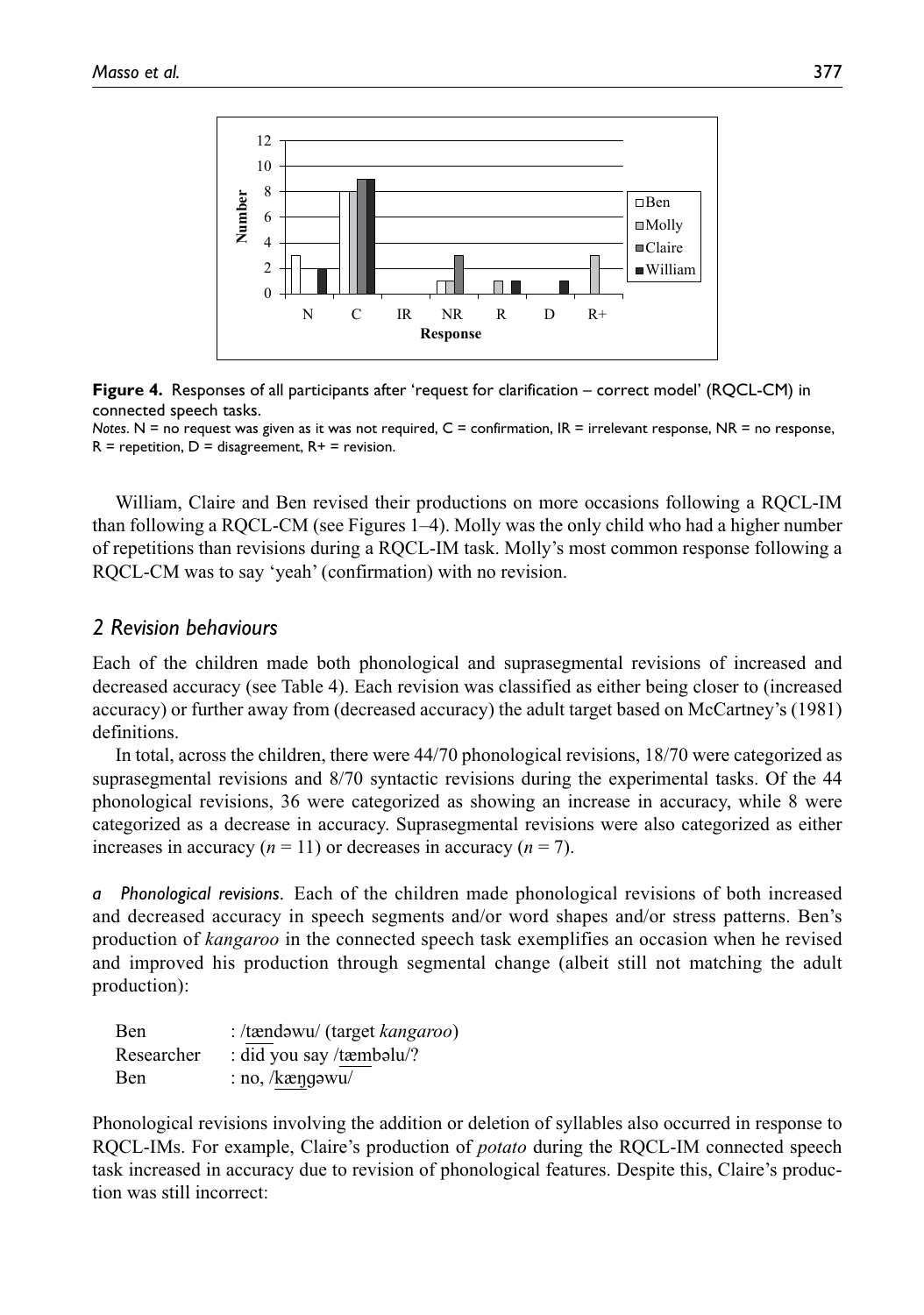|            | Increased accuracy       |                            |       | Decreased accuracy       |                            |       |
|------------|--------------------------|----------------------------|-------|--------------------------|----------------------------|-------|
|            | Phonological<br>revision | Suprasegmental<br>revision | Total | Phonological<br>revision | Suprasegmental<br>revision | Total |
| <b>Ben</b> |                          |                            |       |                          |                            |       |
| Molly      |                          |                            |       |                          |                            |       |
| Claire     | 12                       |                            | 5     |                          |                            |       |
| William    | н                        |                            | 3     |                          |                            |       |
| Total      | 36                       |                            |       |                          |                            |       |

**Table 4.** Comparison of the total revisions for each child: Total revisions for experimental RQCL tasks (connected speech and single word).

| Claire     | : /perdou/ (target <i>potato</i> ) |
|------------|------------------------------------|
| Researcher | : did you say /təkeipou/?          |
| Claire     | $: no, / \text{det}$               |

This suggests that phonological accuracy (word shape) increased during the experimental RQCL-IM tasks. Two interactions with Claire and one interaction with Molly did not follow this trend (3/8 phonological revisions of decreased accuracy). For example, Molly reduced the syllableinitial weak-onset of *vanilla* after a RQCL-IM:

| Molly      | : /ənilə/ (target vanilla) |
|------------|----------------------------|
| Researcher | : did you say /zəmiwə/?    |
| Molly      | : /nɪlə/                   |

*b Suprasegmental revisions.* Each of the children made suprasegmental revisions of both increased and decreased accuracy. Many of these revisions co-occurred with phonological revisions. For example, William revised suprasegmental and phonological features of the target word, *vegemite*, following a RQCL-IM:

| William    | : /bɛʤʌmaɪt/ [emphasized] (target vegemite)         |
|------------|-----------------------------------------------------|
| Researcher | : did you say $\ell$ zetf $\mathsf{snark}\rangle$ ? |
| William    | : /vɛʤəmaɪt/                                        |

Overall, the RQCL-IM prompted revisions in words with both weak- (29/62: 47%) and strongonsets (33/62: 53%).

## **IV Discussion**

The main purpose of this study was to examine the effect of two types of request for clarification (RQCL) on children's polysyllable productions. The predictions about the effect of RQCL-IM and RQCL-CM on children's polysyllable production were confirmed. When presented with a RQCL-CM, children with phonological impairment were most likely to agree with the researcher and not attempt to revise their production. The RQCL-IM was more successful in prompting the children to revise their response. The exception to this trend was Molly who typically repeated her original pronunciation of the target polysyllable.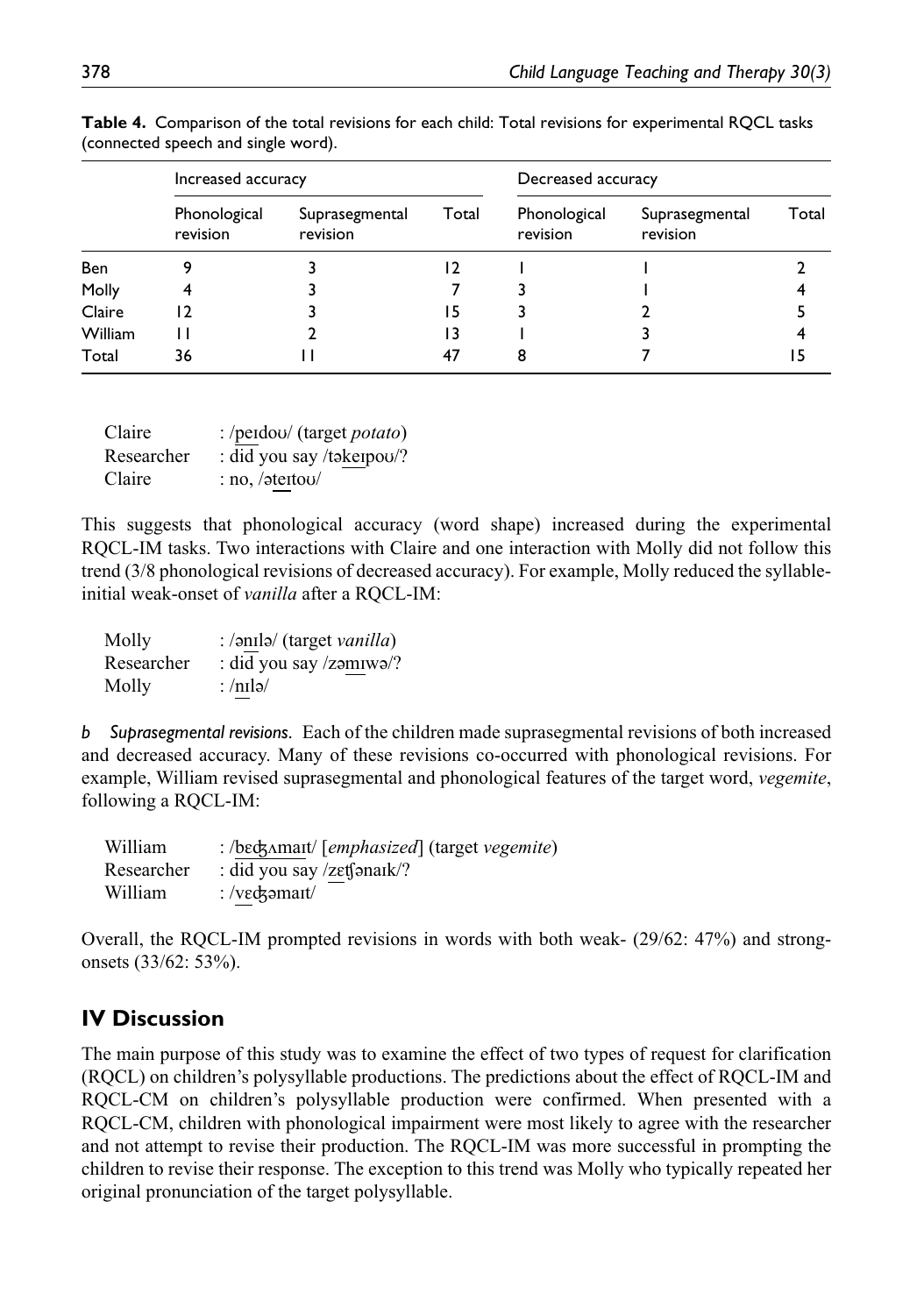We also predicted that the revisions following a RQCL would be more accurate relative to the children's production prior to the RQCL. This prediction was confirmed. All the children made suprasegmental and phonological revisions, which increased the accuracy of a polysyllable following a RQCL-IM (Table 4). There was little difference between words with weak onset and words with strong onset in terms of the frequency of phonological and suprasegmental revisions. Although these findings are limited due to the small sample size, these results could be interpreted as having possible therapeutic applications.

There have been confusing and contradictory findings in previous research about the most effective use of RQCLs to prompt changes in speech production in typically developing children (Gozzard et al., 2008) and children with phonological impairment (McCartney, 1981). In this study, one RQCL (RQCL-CM) included all the phonological information children require to change their speech (McCartney, 1981). The alternate RQCL (RQCL-IM) utilized genuine communication breakdown. The children were required to identify the source of the breakdown and formulate a repair strategy (Gozzard et al., 2008). The most noticeable trend in this study was that each child attempted to revise his or her production following an RQCL-IM. This supports the earlier findings of Baker and McCabe (2010), Gozzard et al. (2008) and Weiner and Ostrowski (1979). This may have been due to the genuine communication breakdown generated by this type of request and the child's motivation to be understood. The RQCL-CM appears not to indicate communication breakdown and thus may not have created sufficient motivation for change. Perhaps the greater rate of revisions in the connected speech task occurred because effective communication was required to complete the task.

Alternately, the maintenance of the suprasegmental properties of the target word in the RQCL-IM stimuli (see Appendix 1) may have assisted the children to revise their productions. Through providing a correct suprasegmental model within a RQCL, the children may have used it as a scaffold to attempt a revision. This occurred within the context of true communication breakdown, but increased available phonological information.

The difference in revision response between three of the children (Ben, Claire and William) and Molly was interesting. This difference raises a need to consider the underlying cognitive processes involved in polysyllable production. Theories of speech production hypothesize that a child's speech output is only as good as his or her underlying phonological representation of the word (e.g. Stackhouse and Wells, 1997). However, the results of the current research suggest that a child's speech output is not always a clear reflection of his or her underlying representation. Three of the children in this study improved their productions when presented with a RQCL-IM. This suggests that these children may have had a better phonological representation of polysyllables than they initially produced. This is also supported by the variability of each child's polysyllable production. Thus, even if children have poorly specified underlying phonological representations (Elbro et al., 1998), they may use these representations to a greater or lesser extent. One suggestion is that children use their available cognitive resources as economically as possible to communicate the intended message (Baker and McCabe, 2010). When communication breaks down, children may re-evaluate the amount of effort required and retrieve more phonological information than in the preceding utterance. Thus, the extent to which their representations are accessed may depend on the success of their communication. In this respect, William, Claire and Ben may have been motivated to change their speech and were able to improve their productions because they retrieved more information from their stored representations than initially accessed. The variability in receptive language ability among the children made this observation particularly interesting. Although William demonstrated the poorest receptive language skills, he responded to the RQCL stimuli in the same way as Claire and Ben. This suggests that in these children, receptive language may not have been a mediating variable associated with responsiveness to the RQCL.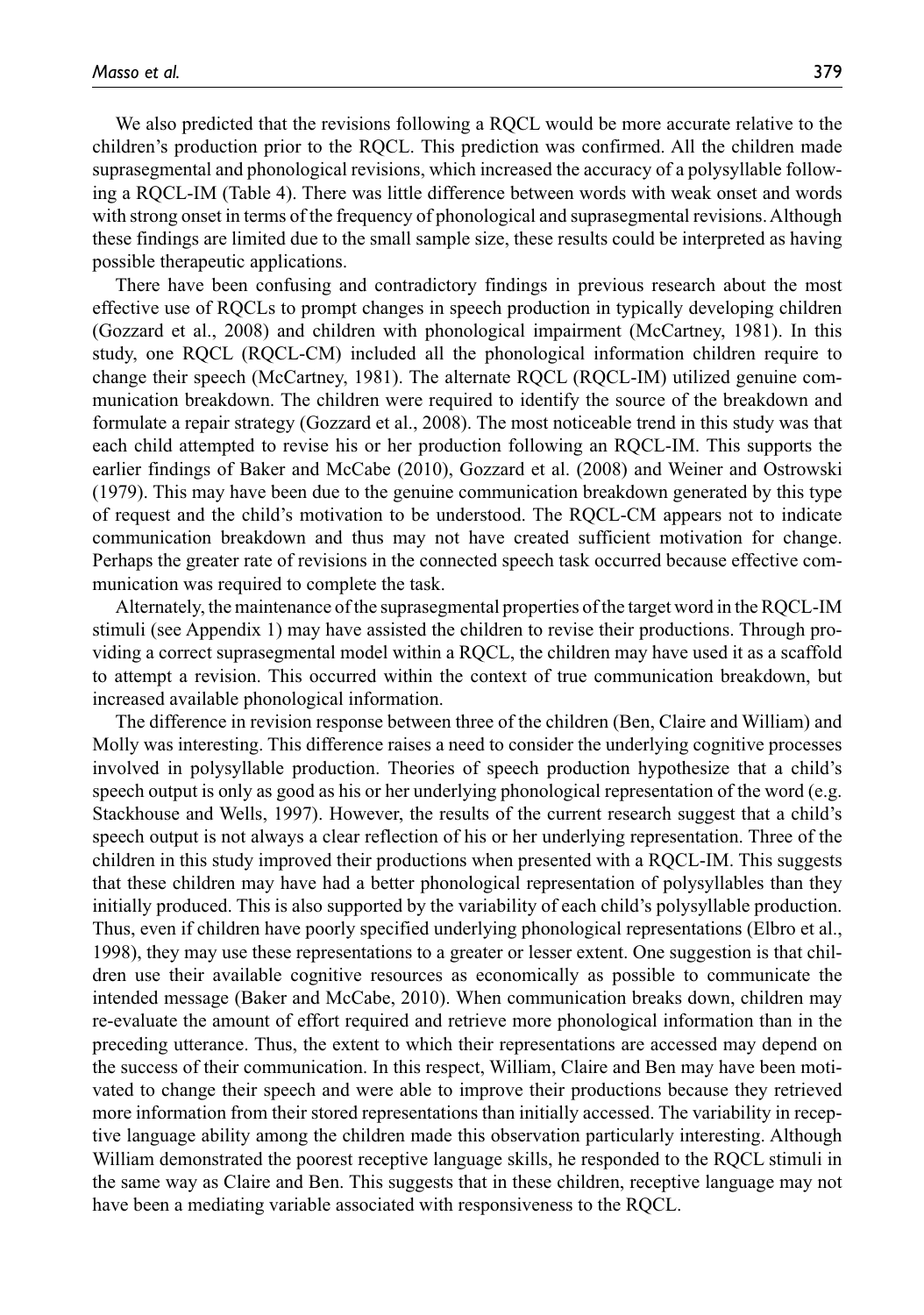In contrast, Molly made little change in her polysyllable productions following the RQCL-IM. This suggests that Molly may have had less specified underlying representations of the target words. Molly may have initially used her best possible production but, once communication broke down, she did not have any additional information to access. Thus, her surface representation may have matched the underlying representation of the words. Alternately, she may not have had sufficient working memory to access additional information when challenged to repair a breakdown in communication. This is supported by her relatively poorer performance on the working memory assessment tasks.

We suggest that children who can improve their polysyllable productions following a RQCL-IM may benefit from a polysyllable-based intervention that harnesses this conversation-based technique. Children who are less responsive to this type of communication breakdown may require an alternative intervention strategy for polysyllables. The relationship between child responsiveness and the effect of this technique warrants further investigation.

#### *1 Limitations*

As a preliminary descriptive case study, the sample size of participants and the number of selected polysyllables was small. Consequently, statistical analysis was not completed (Kratochwill et al., 2010). This study controlled for word length and variations in word shape through the inclusion of 3-syllable words with either weak- or strong-onset pattern, which allowed for direct comparisons between data and clear interpretation of results. However, no comment can be made about how children would respond to RQCLs when they produced even longer words (4–5 syllables) incorrectly.

The children's phonological processing skills were assessed in the initial phase of this research. However, the nonword repetition task and digit span tasks selected did not appear sensitive enough to capture subtle variations in phonological working memory skills of the children with phonological impairment in this study. All children demonstrated near ceiling performance on these tasks during their initial assessments.

#### *2 Recommendations*

There is a need for an effective intervention to target children's polysyllable productions. In light of the results from the present study, further research is required to determine whether an intervention based on RQCL-IM with weak- and strong-onset targets is viable. Such an intervention may assist children to access their phonological representations more effectively. It may also help children with phonological impairment to better specify their underlying representations of polysyllables. This could be an interesting line of inquiry given the links between phonological impairment, poor polysyllable production and literacy difficulties (Lewis et al., 2002).

#### **Declaration of conflicting interest**

The authors declare that there is no conflict of interest.

#### **Funding**

This research was partially funded by Speech Pathology Australia Undergraduate Research Grant, awarded 2009.

#### **References**

Anselmi D, Tomasello M, and Acunzo M (1986) Young children's responses to neutral and specific contingent queries. *Journal of Child Language* 13: 135–44.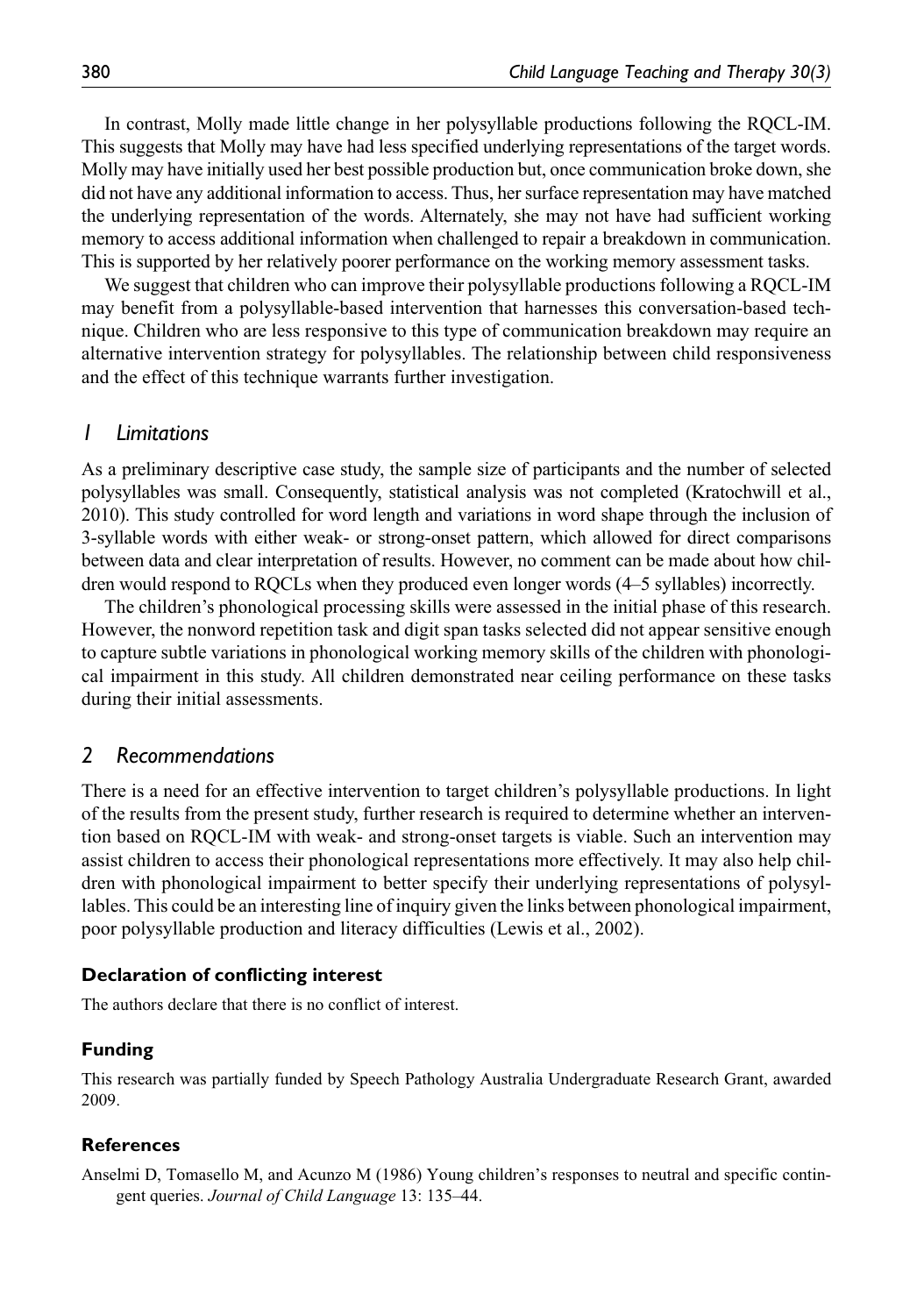- Baker E and McCabe P (2010) The role of communication breakdown and repair in phonological intervention. *Journal of Speech Language Pathology and Audiology* 34: 193–205.
- Ballard K, Djaja D, Arciuli J, James DGH, and van Doorn J (2012) Developmental trajectory for production of prosody: Lexical stress contrastivity in children ages 3–7 years and in adults. *Journal of Speech, Language, and Hearing Research* 55: 1822–35.
- Brinton B, Fujiki M, Loeb D, and Winkler E (1986) Development of conversational repair strategies in response to requests for clarification. *Journal of Speech and Hearing Research* 29: 75–81.
- Brossart D, Parker R, Olson E, and Mahadevan L (2006) The relationship between visual analysis and five statistical analyses in a simple AB single-case research design. *Behaviour Modification* 30: 531–63.
- Dodd B, Hua Z, Crosbie S, Holm A, and Ozanne A (2002) *Diagnostic Evaluation of Articulation and Phonology (DEAP)*. London: Psychological Corporation.
- Dunn LM and Dunn DM (2007) *Peabody Picture Vocabulary Test (PPVT-4)*. 4th edition. Sydney: Pearson Education.
- Elbro C, Borstrøm I, and Petersen DK (1998) Predicting dyslexia from kindergarten: The importance of distinctness of phonological representations of lexical items. *Reading Research Quarterly* 33: 36–60.
- Gallagher TM (1977) Revision behaviors in the speech of normal children developing language. *Journal of Speech and Hearing Research* 20: 303–18.
- Gardner H (1989) An investigation of maternal interaction with phonologically disordered children as compared to two groups of normally developing children. *British Journal of Disorders of Communication* 24: 41–59.
- Gathercole SE and Baddeley A (1996) *The children's test of nonword repetition*. London: The Psychological Corporation.
- Goodwin J and Prince A (2006) *MagneTalk match-up adventure kit*. Greenville, USA: Super Duper Publications.
- Gozzard H, Baker E, and McCabe P (2006) Children's productions of polysyllables. *ACQuiring Knowledge in Speech, Language and Hearing* 8: 113–16.
- Gozzard H, Baker E, and McCabe P (2008) Requests for clarification and children's speech responses: Changing 'pasghetti' to 'spaghetti'. *Child Language Teaching and Therapy* 24: 249–63.
- James DGH, van Doorn J, and McLeod S (2008a) The contribution of polysyllabic words in clinical decision making about children's speech. *Clinical Linguistics and Phonetics* 22: 345–53.
- James DGH, van Doorn J, McLeod S, and Esterman A (2008b) Patterns of consonant deletion in typically developing children aged 3 to 7 years. *International Journal of Speech-Language Pathology* 10: 179–92.
- Kehoe MM (2001) Prosodic patterns in children's multisyllabic word productions. *Language, Speech and Hearing Services in Schools* 32: 284–94.
- Kratochwill TR, Hitchcock J, Horner RH, Levin JR, Odom SL, Rindskopf DM, and Shadish WR (2010) *Single-case designs technical documentation*. In: *What works clearinghouse: Procedures and standards handbook (version 2.0)*. Retrieved from: http://ies.ed.gov/ncee/wwc/pdf/wwc\_scd.pdf (November 2013).
- Larrivee LS and Catts HW (1999) Early reading achievement in children with expressive phonological disorders. *American Journal of Speech-Language Pathology* 8: 118–28.
- Lewis BA, Freebairn LA, and Taylor HG (2002) Correlates of spelling abilities in children with early speech sound disorders. *Reading and Writing: An Interdisciplinary Journal* 15: 389–407.
- Long SH, Fey ME, and Channell RW (2006) *Computerised profiling: PROPH: version 9.7.0* [computer software]. Milwaukee, WI: Marquette University.
- Martin NA and Brownell R (2005) *Test of Auditory Processing Skills (TAPS-3)*. 3rd edition. Novato, CA: Academic Therapy Publications.
- McCartney E (1981) Constructive communication failure: the response of speech disordered children to requests for clarification. *International Journal of Language and Communication Disorders* 16: 147–57.
- McLeod S (1997) Sampling consonant clusters: Four procedures designed for Australian children. *Australian Communication Quarterly* Autumn: 9–12.
- Robbins J and Klee T (1987) Clinical assessment of oropharyngeal motor development in young children. *Journal of Speech and Hearing Disorders* 52: 271–77.